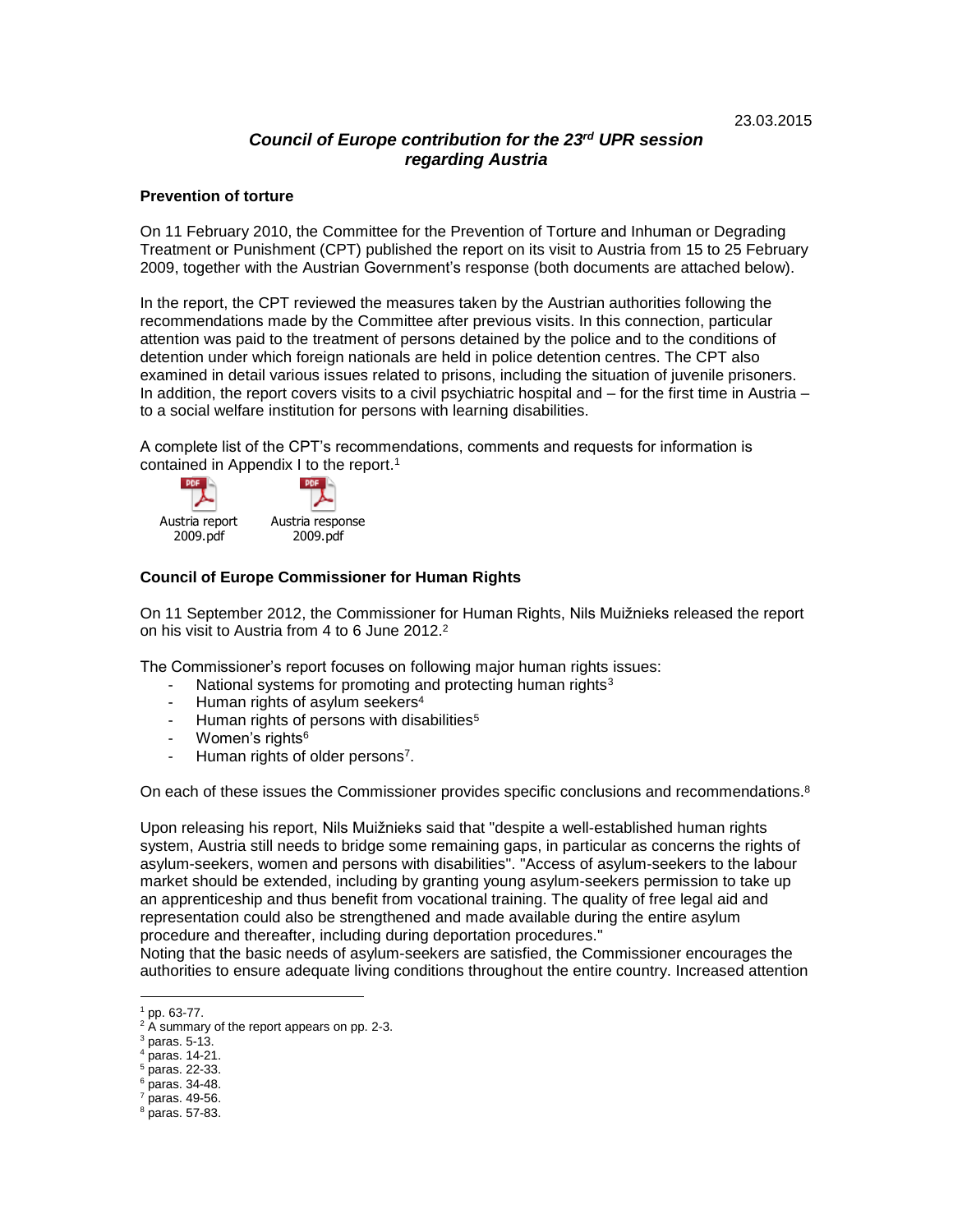should also be paid to the needs of unaccompanied and separated asylum-seeking children. "The best interests of the child should be the primary consideration in all decisions. The Austrian authorities should ensure that all unaccompanied minors are systematically and without undue delay appointed a guardian throughout their entire stay in Austria."

The current drafting of a National Action Plan for Persons with Disabilities aiming at further implementing the respective UN Convention is a welcome development. The Commissioner stresses that "it is particularly important to ensure that the applicable standards are adhered to in all Länder." The authorities should also further the system of inclusive education of persons with disabilities, reinforce measures for securing independent living and inclusion in the community as well as for providing access to the built environment and general services. The Commissioner furthermore encourages the Austrian authorities to pursue their efforts towards establishing a system of supported decision-making for persons with psychosocial or intellectual disabilities. Despite measures taken to achieve gender equality, progress appears to be rather slow. Women are still under-represented in politics and earn about 25% less than men. "Lack of quality full-time childcare and gender stereotypes remains major barriers to gender equality. These obstacles must be removed." The Commissioner is also concerned by the fact that violence against women, including spousal abuse, remains a problem in Austria, in spite of the continuous measures taken to combat this problem. "The authorities should monitor this phenomenon better and ensure continuous training of law enforcement officials to strengthen prevention, protection and prosecution."

Underpinning the necessary efforts to close these gaps is a well-functioning system for the protection and promotion of human rights. The Commissioner commends Austria's wellestablished system, which is being further complemented by a strengthening of the Austrian Ombudsman Board. In the field of combating discrimination, however, "there is still room for improvement: the Austrian authorities should afford the same level of protection across the different grounds of discrimination and ratify Protocol No. 12 to the European Convention on Human Rights", which provides for a general prohibition of discrimination.

The Commissioner's report on his 2012 visit to Austria appears below.



com.instranet.pdf

 $\overline{a}$ 

### **Fight against racism and intolerance**

On 2 March 2010, the European Commission against Racism and Intolerance (ECRI) published its fourth report on Austria.<sup>9</sup> ECRI's Chair, Nils Muiznieks, said that while there has been progress in certain areas, the prevalence of racist discourse, the disadvantaged position of non Austrian children in education and the lack of a comprehensive integration policy remain sources of concern.

As regards positive developments, Austrian anti-discrimination legislation had been strengthened thanks to the adoption of Equal Treatment Acts in each of the nine Länder. Some of these offer broader protection against discrimination than at federal level and provide access to newly created or reinforced specialised bodies.

The authorities had pursued their efforts to provide the police and the judiciary with training on criminal legislation against racism and xenophobia. Steps had been taken to recruit police officers with an immigrant background, which is encouraging.

<sup>&</sup>lt;sup>9</sup> A summary of the report can be found on pp. 7-10.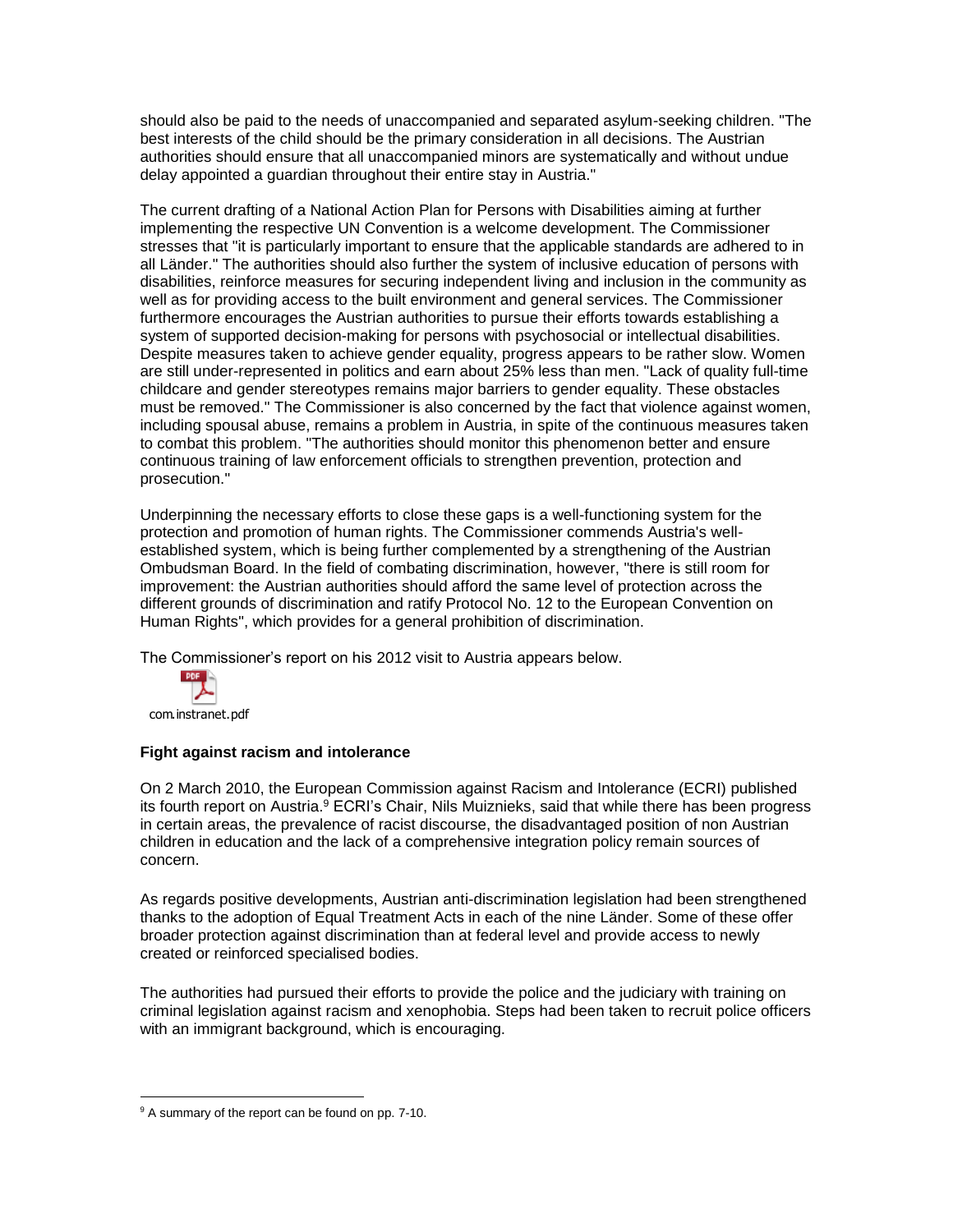Measures had been adopted at local level to facilitate immigrants' integration. German language support had been provided to children with an immigrant background. In addition, access to employment had been facilitated for persons arriving in Austria for the purpose of family reunification.

At the same time, racism in public discourse remained a worrying issue, in the absence of an adequate response by the authorities. Far-right political parties had openly exploited prejudice against minorities, immigrants, refugees, asylum seekers, Jews and Muslims and their statements had not been always condemned by mainstream political parties in a sufficiently strong manner. In addition, some media had contributed to creating an atmosphere of hostility against members of minority groups and asylum seekers. Austria did not have an effective press self-regulatory body, the Press Council having stopped functioning since 2002.

Non-Austrian children still found themselves in a disadvantaged position in the education system and their over-representation in schools for pupils with special needs is a problem. There continued to be major disparities between citizens and non-citizens in the field of labour. Discriminatory practices in the field of housing and employment, for example advertisements, were still common and had not been adequately addressed.

There was still no comprehensive integration policy at federal level and the obligation to fulfil an "integration contract" in order to obtain a residence permit was too coercive and did not include enough incentives to promote integration. Austria's family reunification policy was on the whole too restrictive and the quota system for family reunification inappropriate.

Although it was well-developed, Austrian legislation in the field of discrimination remained highly fragmented and complex; this undermines its effectiveness. The Commission for Equal Treatment and the Ombudspersons for Equal Treatment lacked the structural independence required to command full public confidence. The same was true for the Bureau for Internal Affairs which deals, among other matters, with allegations of ill-treatment by the police.

The report contained findings and recommendations regarding the following issues:

- Existence and implementation of legal provisions<sup>10</sup>
- Discrimination in various fields including education, employment, housing and goods and services intended for the public<sup>11</sup>
- Racism in public discourse<sup>12</sup>
- Racist violence<sup>13</sup>
- Vulnerable/target groups including black persons, Muslims, Jews, Roma, other, national minorities: migrants and asylum seekers<sup>14</sup>
- Antisemitism<sup>15</sup>
- Conduct of law enforcement officials<sup>16</sup>
- Monitoring racism and racial discrimination, awareness-raising and cooperation with NGO<sub>s17</sub>

In its report, ECRI made a number of recommendations, three of which require priority implementation and would be revisited by ECRI in two years' time:

<sup>10</sup> paras. 1-41.

<sup>11</sup> paras. 42-70.

<sup>12</sup> paras. 71-87.

 $13$  paras. 88-89.

<sup>14</sup> paras. 90-131.

<sup>15</sup> paras. 132-133

<sup>16</sup> paras. 134-148.

<sup>17</sup> paras. 149-152.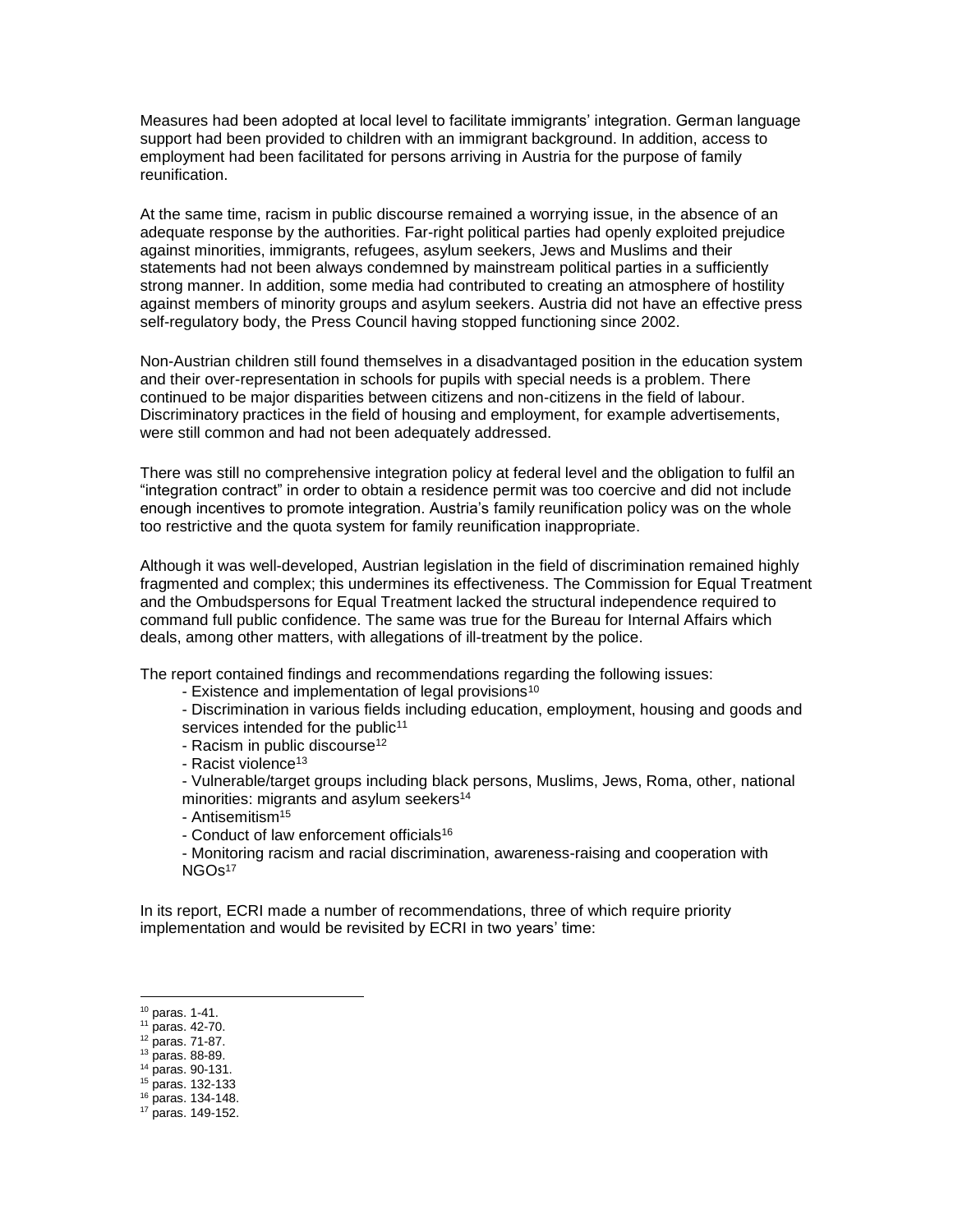- Provide the Ombudspersons for Equal Treatment with sufficient financial and human resources, the guarantees that make them fully independent and the power to apply to the courts;
- Promote, without encroaching on the principle of media independence, the reestablishment of a regulatory mechanism for the press that would ensure respect of ethical standards;
- Improve the response to allegations of racist or racially discriminatory behaviour by the police, by measures such as establishing an independent body with powers to investigate individual complaints.

Subsequently, on 19 February 2013, ECRI adopted conclusions on the implementation of these recommendations for which priority follow-up was requested.

ECRI's report on Austria, including Government observations, and the conclusions on the implementation of the recommendations subject to interim follow-up, are attached below.



# **Protection of minorities**

#### *Framework Convention for the Protection of National Minorities*

On 13 June 2012, the Committee of Ministers adopted a resolution on the protection of national minorities in Austria (attached below). The resolution contains conclusions and recommendations, highlighting positive developments<sup>18</sup> but also mentioning issues of concern<sup>19</sup>. Moreover, it mentions a number of areas where further measures are needed to advance the implementation of the Framework Convention for the Protection of National Minorities.

In addition to the measures to be taken to implement the detailed recommendations contained in Sections  $I^{20}$  and  $II^{21}$  of the Advisory Committee's opinion, the authorities are invited to take the following measures to improve further the implementation of the Framework Convention.

### Issues for immediate action<sup>22</sup>

- take resolute steps towards amending the national minority legislation with a view to ensuring consistent and inclusive protection of national minority rights throughout Austria; ensure comprehensive and effective consultation with national minority representatives before adopting any amendments to relevant legislation;

- ensure effective and consistent enjoyment throughout Austria of the linguistic rights of persons belonging to national minorities in line with Articles 10 and 11 of the Framework Convention and relevant Constitutional Court decisions; ensure that due flexibility is introduced when applying thresholds in relevant national legislation to avoid arbitrary distinctions being made;

- review the current system for the appointment and composition of the advisory councils for national minorities to ensure that they are representative of the views and concerns of persons belonging to national minorities; substantially broaden the competencies of the councils and ensure that they are effectively consulted on all issues that affect them and have an impact on the relevant decision making.

<sup>&</sup>lt;sup>18</sup> Part 1.a) of the resolution.

 $19$  Part 1.b) of the resolution.

 $20$  paras.  $6 - 22$  of the third Opinion of the Advisory Committee on the Framework Convention on Austria.

<sup>21</sup> paras. 23 - 144 *ibid*

 $22$  The recommendations below are listed in the order of the corresponding articles of the Framework Convention.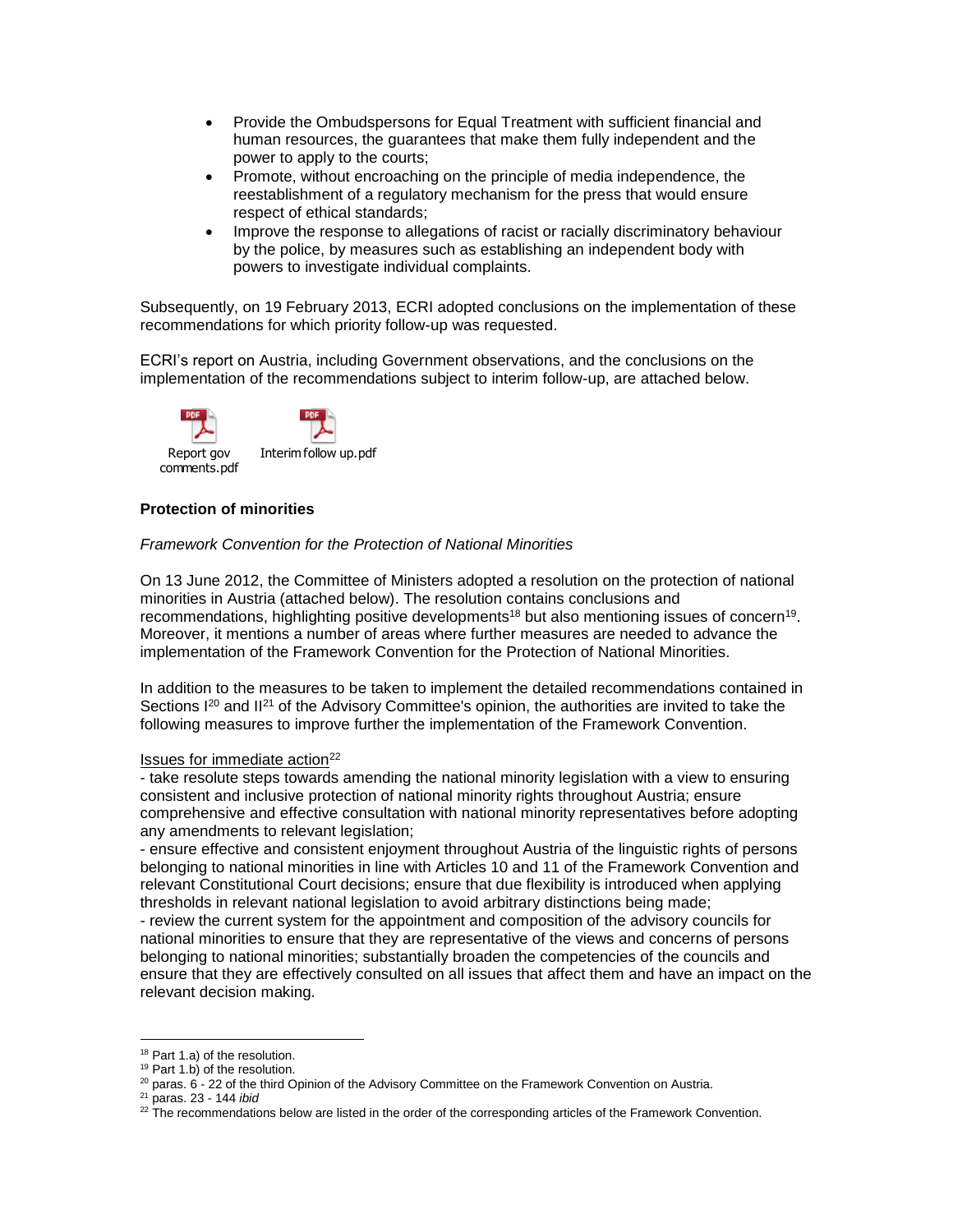Further recommendations<sup>23</sup>

- design, implement and regularly monitor, in close consultation and co-operation with Roma representatives, comprehensive long-term programmes to promote the effective equality and participation of persons belonging to the Roma minority in all spheres of public life;

- increase the financial support aimed at the preservation and development of national minority culture, language and identity and review the payment modalities to ensure that longer-term initiatives can be planned and implemented effectively;

- reinforce ongoing efforts to address racism and xenophobia in society, including by strongly condemning all manifestations of intolerance and populism in the political arena and the media, and continue to raise awareness on the available legal remedies; strengthen the capacity of the Ombudspersons for Equal Treatment and the Equality Commission to more effectively combat discrimination in society;

- enhance the presence of minority languages in radio and TV broadcasts as well as print media and consider making available special press subsidies for minority languages;

- ensure that national minority history and culture, including their positive contributions to Austrian society, are adequately reflected in school curricula and history textbooks, and that tolerance and mutual understanding between different groups in society is further promoted in all education institutions;

- consider all options to increase the availability of bilingual education beyond primary school as an essential tool to preserve the presence of minority languages in Austria.

The Committee of Ministers' resolution is largely based on the corresponding third Opinion of the Advisory Committee on the Framework Convention on Austria<sup>24</sup>. The concluding remarks, contained in Section III<sup>25</sup>, served as the basis for the Committee of Ministers' Resolution. The Opinion of the Advisory Committee is also attached below.



### *European Charter for Regional or Minority Languages*

On 28 November 2012, the Committee of Ministers made public the third report on the application of the European Charter for Regional or Minority Languages by Austria. The report drawn up by the Committee of Independent Experts, which monitors the application of the Charter, is contained in the attachment below.

On the basis of this report, the Committee of Ministers in its Recommendation on the application of the European Charter for Regional or Minority Languages by Austria recommends the authorities to:

- adopt a structured policy for the protection and promotion of all Part II languages, especially in Vienna, and create favourable conditions for their use in public life;
- include in the general curricula an adequate presentation of the history and the culture which is reflected by the regional or minority languages in Austria;
- ensure that the increasing demand for education in or teaching of Burgenland-Croatian, Slovenian and Hungarian is met with an adequate number of qualified teachers;
- ensure that the Burgenland-Croatian, Slovenian and Hungarian languages are used before the relevant judicial and administrative authorities in practice;
- secure adequate funding for newspapers in Burgenland-Croatian, Slovenian and Hungarian;
- clarify the status of the Romani language outside Burgenland.

<sup>23</sup> *Idem.*

 $24$  A summary of the report can be found on pp. 1 - 2.

<sup>25</sup> paras. 145- 161.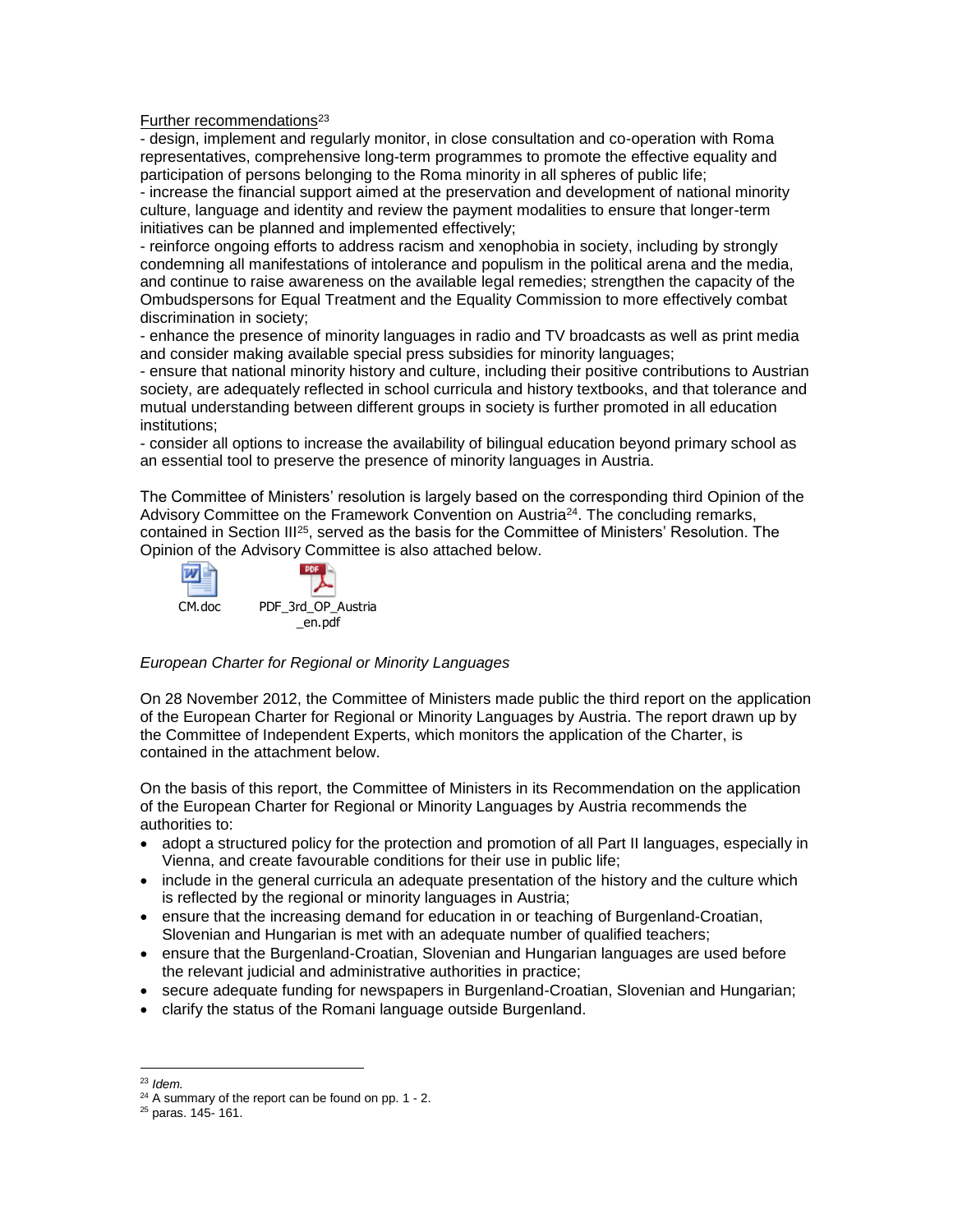

#### **Action against trafficking in human beings**

On 15 September 2011, the Group of Experts on Action against Trafficking in Human Beings (GRETA) published its first evaluation report on Austria<sup>26</sup>, together with the comments of the Austrian Government. The attachment below contains both these documents.

In its concluding remarks<sup>27</sup> GRETA welcomes the measures taken by the Austrian authorities which favour the prevention of trafficking in human beings (THB) both in Austria and abroad. It takes note of the fact that the Austrian authorities consider THB as a serious violation of human rights and human dignity. As co-ordination is essential to an effective action against THB, GRETA also welcomes the existence of the Task Force and the National Coordinator as these entities play a role which could yet be reinforced in some aspects, in the success of the Austrian government's efforts against THB. The agreement concluded between the Austrian Government and LEFÖ-IBF in the field of assistance to adult women victims of THB constitutes a good practice, and the co-operation between the authorities and civil society in the field of prevention of THB and protection of its victims should be maintained and strengthened.

However, GRETA considers that to reinforce the human rights-based approach to the action against THB, the Austrian authorities should extend the measures taken in order to protect all categories of victims of THB, regardless of the form of exploitation. In this context, more attention should be paid to the needs of child and male adult victims. It is also essential to address the particularly vulnerable situation of victims of THB residing illegally in Austria. This implies that the authorities should make further efforts to protect the rights of foreign nationals concerning the identification procedure, the granting of a recovery and reflexion period as well as a residence permit, and the implementation of repatriation and return programmes. This also entails that the Austrian authorities should continue to co-operate with countries of origin and other countries of destination and/or transit in order to find the best arrangements for assisting victims of THB.

As far as effective investigation and prosecution of traffickers is concerned, the Austrian authorities should review the existing criminal law provisions and practice in light of a victimcentred approach. To guarantee the human rights of the victims, the traffickers must be duly prosecuted and punished and all victims should be fully protected and assisted before, during and after the criminal proceedings. Effective access to compensation and legal redress for victims of THB should be a priority for the Austrian authorities.

In order to guarantee that the human rights-based and victim-centred approach lies at the heart of the Austrian authorities' action against THB, it is also important that all relevant officials and other actors in the fight against THB are sensitised to the fact that THB is a serious form of human rights violation and that its victims need to be duly protected. The human rights dimension to action against THB should be reflected in all relevant training, education and awareness-raising activities carried out by the Austrian authorities.

In its report, GRETA provides a complete list of proposals to the Austrian authorities.<sup>28</sup>



 $\overline{a}$ <sup>26</sup> A summary of the report can be found on p. 7.

<sup>27</sup>paras. 159-163.

<sup>28</sup>Appendix I.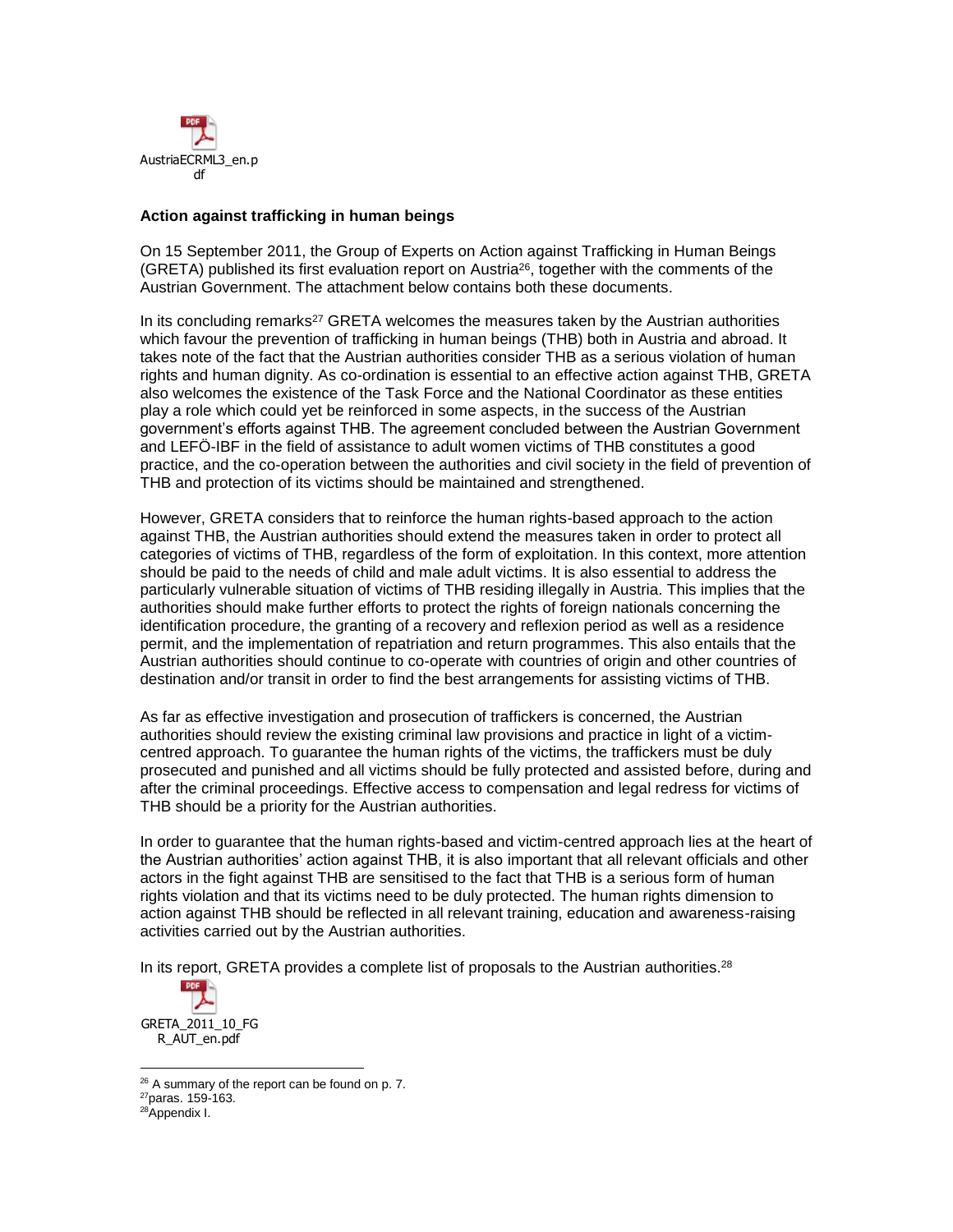### **Preventing and combating violence against women and domestic violence**

Austria has ratified the Council of Europe Convention on Preventing and Combating Violence against Women and Domestic Violence. It will be covered by the monitoring procedure to be put in place following the entry into force of the Convention on 1 August 2014.

### **Fighting corruption**

## *First and Second Evaluation Rounds*

On 19 February 2013, the Group of States against Corruption (GRECO) published its Addendum to the Compliance Report on Austria within the First and Second Evaluation Rounds covering for the first Round two distinct themes "independence, specialisation and means available to national bodies engaged in the prevention and fight against corruption" and "extent and scope of immunities", and for the second Round covering three distinct themes "proceeds of corruption", "public administration and corruption" and "legal persons and corruption". In its Addendum GRECO concludes that Austria has implemented satisfactorily or dealt with in a satisfactory manner 16 recommendations out of the 24 recommendations contained in the First and Second Round Evaluation Reports.<sup>29</sup> Austria has made further important progress in several areas, such as the establishment of the "Public Prosecution Office for Economic Crime and Corruption", the introduction of a new regulatory framework at federal level for the protection of whistleblowers and for the movement of federal staff to the private sector, as well as legal amendments aimed at enhancing transparency of stock corporations and foundations. While several improvements mainly concern the federal level and need to be followed by corresponding measures at *Länder*  level, GRECO notes that the *Länder* have been invited to take action on their part, as recommended, and are currently engaged in a promising reform process. That said, GRECO regrets that in various areas the progress achieved so far, if any, is only partial and more determined action is needed to carry through the reforms planned or initiated – for example, as regards the Co-ordinating Body on Combating Corruption which still lacks a precise mandate and adequate resources, the increase in human resources available to economic crime units of the police and the regime of parliamentary immunity. GRECO therefore urges the authorities to step up their efforts in order to effectively address the outstanding recommendations. The Addendum to the First and Second Compliance Reports on Austria is attached below.



 $\overline{a}$ 

### *Third Evaluation Round*

On 24 February 2015, GRECO published its First Compliance Report on Austria within the Third Evaluation Round covering two distinct themes, namely "incriminations" and "transparency of party funding". In its report GRECO concludes that Austria has implemented satisfactorily 12 of the 21 recommendations contained in the Third Round Evaluation Report. 30 Of the nine remaining recommendations, seven have been partly implemented and two have not been implemented.

With regard to incriminations, GRECO welcomes that Austria has ratified the Criminal Law Convention on Corruption in 2012 and its additional Protocol in 2013. As a result, various amendments have been made to align the national criminal legislation with these legal instruments, including as regards the incriminations of active and passive bribery involving a

<sup>29</sup> Conclusions in Section III of the addendum, paras. 74-77.

<sup>&</sup>lt;sup>30</sup> Conclusions in Section III of the report, paras. 118-123.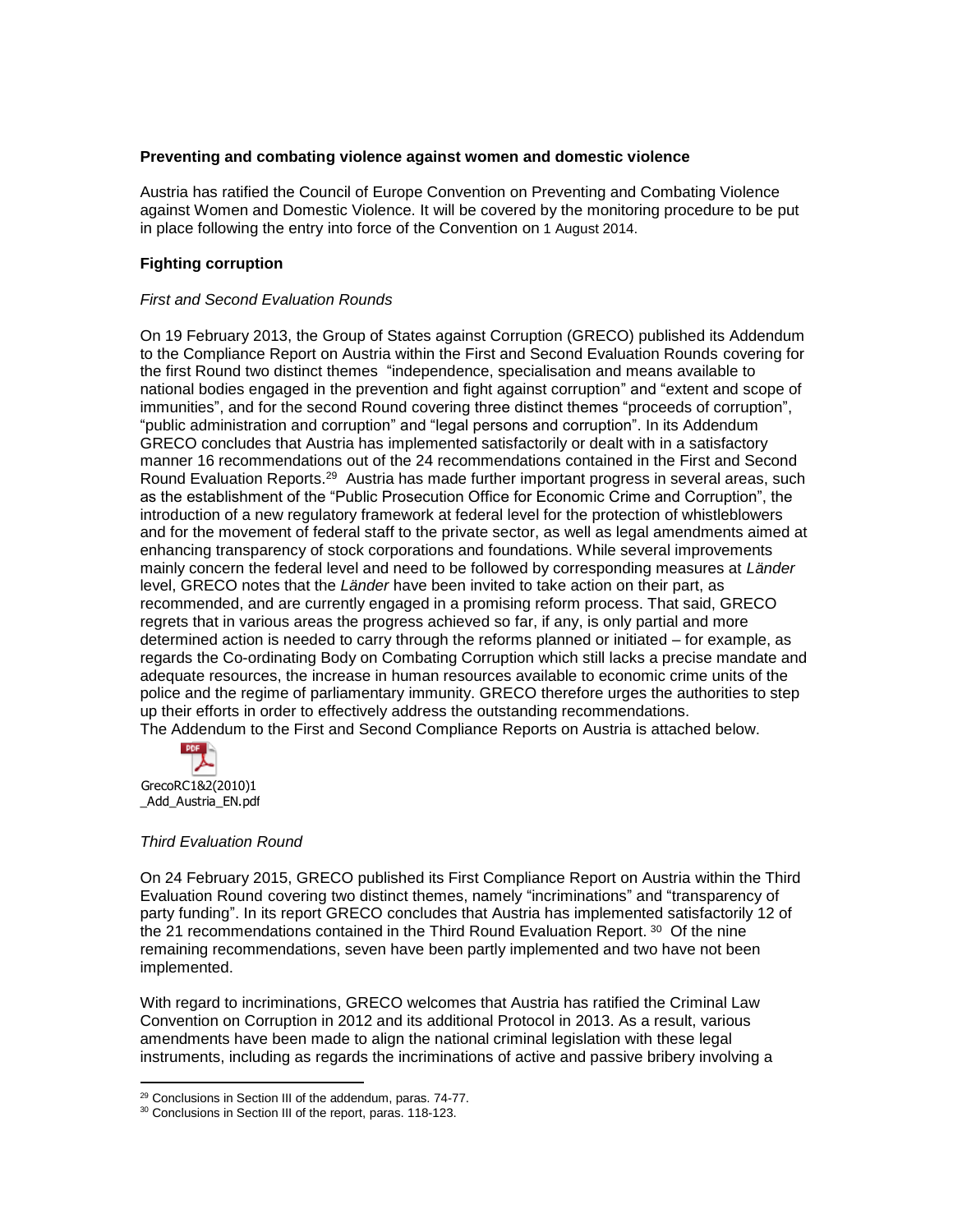public official or a member of an elected assembly and the offence of illicit intervention (trading in influence). The level of sanctions for private sector bribery was increased and the effective regret mechanism of Section 307C of the Penal Code was abolished. Austria has also extended its rules on jurisdiction and has thus improved its capacity to prosecute cross-border bribery and trading in influence. Further consideration needs to be given to the issue of non-material undue advantages to ensure that all cases of bribery and trading in influence are adequately dealt with and additional measures need to be taken to ensure that the prosecution of acts of bribery leads in practice to a penal response which reflects the need of an effective anti-corruption policy.

With regard to political financing, GRECO is pleased to see that Austria has come a long way since the on-site visit, and has adopted in 2012 a new Political Parties Act which aims at increasing the transparency in this crucial area. Austria has now country wide rules which regulate the sources of income of political parties and (other) campaign participants, which require the disclosure of financial statements and the subsequent supervision by the Austrian Court of Audit (ACA), with possibilities to impose penalties in case of breach to the rules. The public will have access to these statements since they will be made available on the parties' and ACA's website. This legislation became fully effective in the beginning of 2013 and for obvious reasons, practice with the new arrangements is limited. GRECO has nonetheless identified areas where additional progress will be needed without awaiting for the first financial statements to be examined by the ACA towards the end of 2014 or the beginning of 2015. For the time being, some recommendations have been fully addressed. At the same time, a majority of recommendations have received a partial follow-up, for instance concerning the applicable accounting and book-keeping standards, the consolidation of accounts, the availability of financial information to the general public in a timely manner, the range of penalties applicable in case of infringements. Of particular importance is the new control mechanism, which raises several questions as to its consistency and effectiveness, in particular due to the absence of real control powers granted to the ACA.

The First Compliance Report on the Third Evaluation Round is attached below.



### **Social and economic rights**

Austria ratified the European Social Charter on 29/10/1969 and the Revised European Social Charter on 20/05/2011, accepting 76 of the Revised Charter's 98 paragraphs.

Austria has signed, but not yet ratified, the Additional Protocol of 1995 providing for a system of collective complaints.

### Cases of non-compliance

*Thematic Group 1 "Employment, training and equal opportunities"* 

*►*Article 1§2 – Right to work – Freely undertaken work (non-discrimination, prohibition of forced labour, other aspects) During the reference period Article 8§2 of the Aliens Employment Act legislation required employers to make foreign workers redundant first when reducing manpower or to avoid having to reduce the working hours of all employees. (Conclusions XX-1 (2012), p. 10)

*►*Article 10§1 – Right to vocational training – Promotion of technical and vocational training; access to higher technical and university education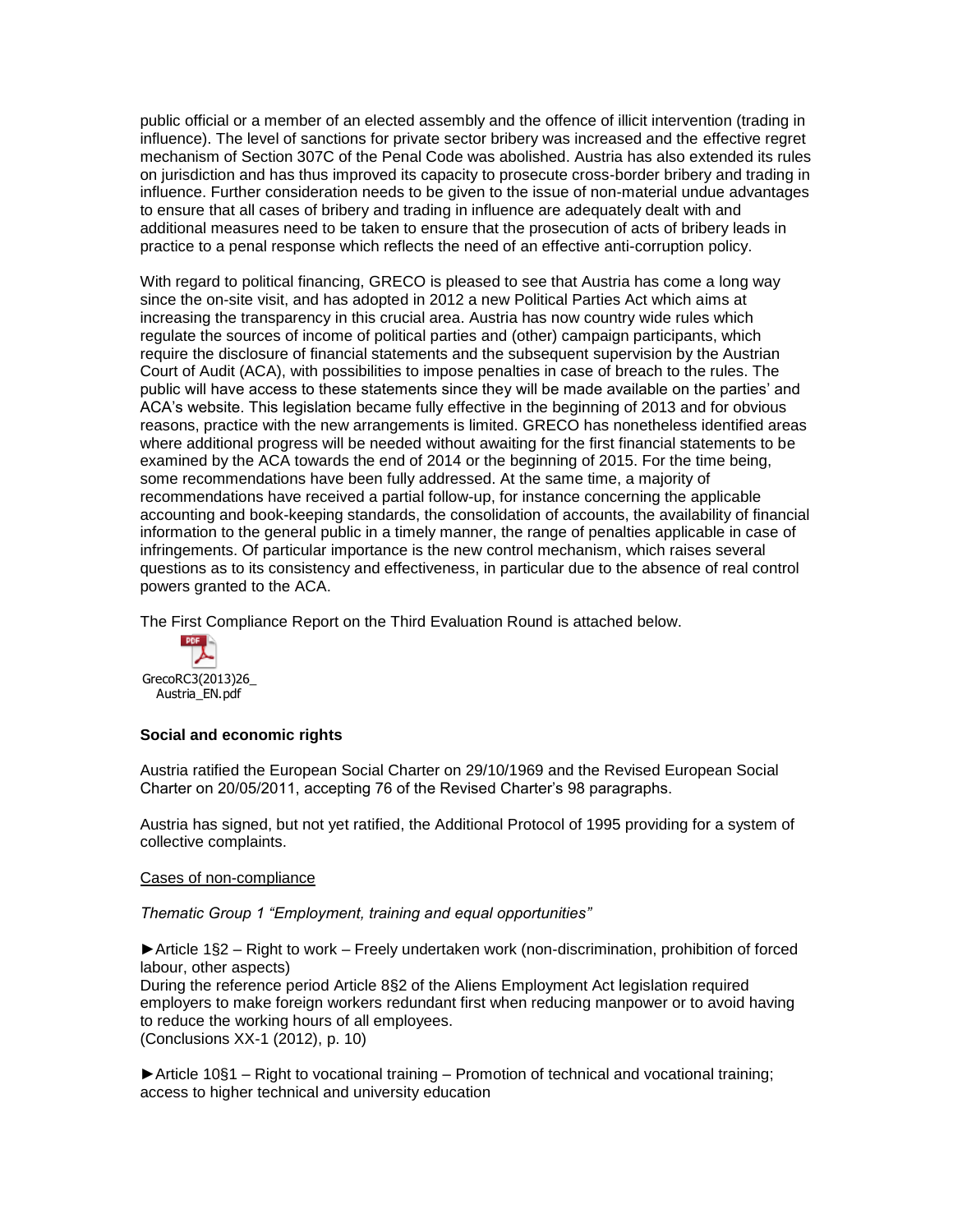Nationals of other States Parties who are not nationals of the European Economic Area and are lawfully resident or regularly working in Austria are granted access to university education only subject to the availability of places. (Conclusions XX-1 (2012), p. 17)

►Article 10§4 – Right to vocational training – Encouragement for the full utilisation of available facilities

Equal treatment of nationals of other States Parties lawfully resident or regularly working in Austria is not guaranteed with regard to fees and to financial assistance for training. (Conclusions XX-1 (2012), p. 21)

*Thematic Group 2: "Health, social security and social protection"* 

 $\blacktriangleright$  Article 3§2 – Right to safe and healthy working conditions – Safety and health regulations – Self-employed Workers are not sufficiently covered by occupational health and safety regulations. (Conclusions 2013, p. 9)

**►** Article 12§4 **–** Right to social security of persons moving between States

1. Equal treatment with regard to social security rights is not guaranteed to nationals of all other States Parties;

2. Equal treatment with regard to access to family allowances is not guaranteed to nationals of all other States Parties.

(Conclusions 2013, p. 30)

**►** Article 13§1**–** Right to social and medical assistance – Adequate assistance for every person in need

Granting of social assistance benefits to non-EU/EEA national, who are legally residing in Austria, is subject to an excessive length of residence condition. (Conclusions 2013, p. 33)

*Thematic Group 3: "Labour rights"* 

► Article 2§4 – Right to just conditions of work – Elimination of risks in dangerous or unhealthy occupations

Public-sector employees at federal level performing dangerous or unhealthy work are not entitled to appropriate compensation measures such as reduced working hours or additional paid leave. (Conclusions 2014, p. 8)

*►* Article 4§1 – Right to a fair remuneration – Decent remuneration It has not been established that the lowest wage paid is sufficient to ensure a decent standard of living.

(Conclusions 2014, p. 14)

*►* Article 28 – Right of workers' representatives to protection in the undertaking and facilities to be accorded to them

The period during which the protection is granted to a workers' representative beyond his/her mandate is not reasonable.

(Conclusions (2014, p. 29)

*Thematic Group 4: "Children, families and migrants"* 

*►*Article 19§6 – Right of migrant workers and their families to protection and assistance – Family reunion

Austrian law and practice do not provide for family reunion up to the age of twenty-one for the children of all migrant workers who are nationals of States Parties of the Charter which are not party to the European Economic Area Agreement.